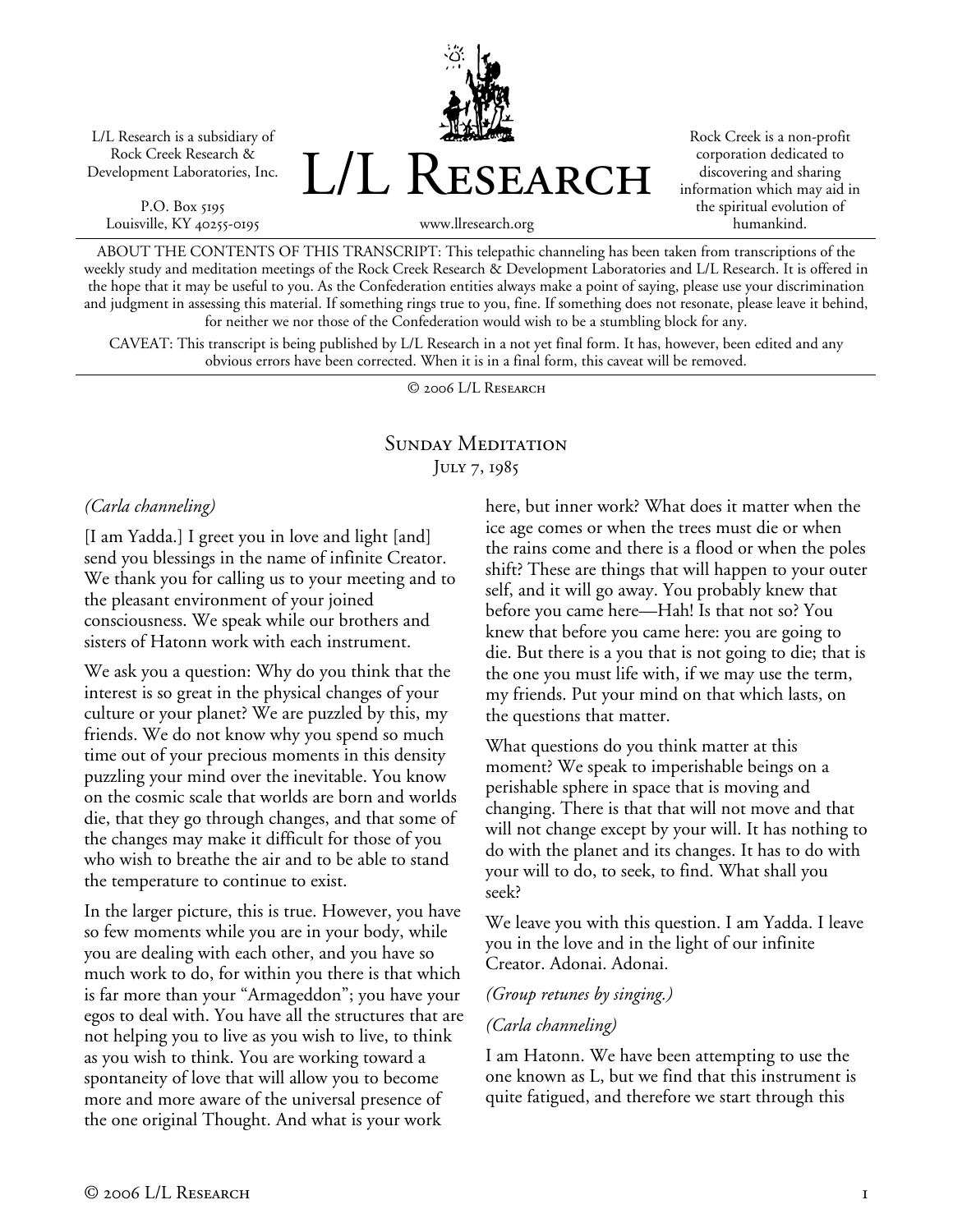instrument with many thanks. We greet you in the love and the light of our infinite Creator.

We apologize for the pause, but the image which we gave this instrument in order to start the channeling was muddied by the instrument's attempt to analyze. Therefore we shall attempt again.

The stone lies in the forest, unearthed eons ago when mountains were being made, moved closer and closer to sea level through the centuries. Finally it has found a temporary home beneath ferns in the deep forest. The stone rests, travel weary, worn; moss grows upon it. Friendly insects sit upon it. The stone watches heat and cold, wetness and dryness, change of the cycles of the seasons. The heavens gaze upon the stone and upon the planet upon which it lies. In the swirling of the effortless dance of the galaxies, the ethereal heavens are provided with infinite amounts of life and light. And vast as the heavens are, yet the stone touches the heavens and the heavens, the stone.

#### We shall transfer.

### *(L channeling)*

I am Hatonn. I am now with this instrument. The stone may be seen as that which lies beyond a veil, for, in truth, because of its covering, the life of ferns which lie atop it, one might liken the stone to that which is present, yet unseen, just as in yourselves there is a very substantial portion as real as that stone which is present, yet lies unseen behind the veil. And just as the stone continues to exist and to fulfill its function unnoticed by those who travel through the forest, unmindful of that beneath the veil of foliage, so also does a larger reality exist which most of those who travel your world do not perceive. The stone moves, ever so slowly, but then, what is time? The stone is aware; it experiences, it grows, it changes. Like yourselves, it is acted upon by that which is about it, the weather, the earth, the occasional bypasser. All interact with the stone, and by the interaction, the stone experiences itself, its awareness ever so gently increases, becomes enlarged, more aware of the complexities available for perception, for the world within which the stone lies is a school or a training ground for those who would be aware, and the stone is no exception.

At this point we will transfer our contact.

## *(N channeling)*

I am Hatonn. We will try to be with this instrument one time. Transfer.

# *(L channeling)*

I am Hatonn. I am now with this instrument. The stone is aware of that which occurs beyond the moss, beyond the ferns, and continues to learn while it lies unseen. In like manner, that part of yourselves which exists unseen to those present and to your brothers and sisters of your planet continues to learn and grow, assimilating their experiences, producing order from the confusion, storing it carefully within its stone-like memory, so that upon your return, that which is presently your consciousness on your planet might be allowed to see through the same glass, clearly. But that which exists on the other side of your veil is itself in many ways unaware of that of which it is simply a small facet. For that portion of yourself is also the learner, the perceiver within a larger universe, and is not aware of but a fraction of that Creator which encompasses us all.

### We will now transfer.

## *(Carla channeling)*

So you see, my friends, that the external and surface personality that is quick moving and quick to assimilate new experiences is missing the deeper undertones and resonances of learning if the seeker does not adventure into the forest of his own deep mind. That deep mind is the ancient part of the self, the storehouse of that which has occurred since before this sphere existed. It may sometimes be less than easy to deal with the type of learning that the deep self has to offer, for like the stone, the deep self thinks and moves very, very slowly and often accretes to it that which it needs rather than intellectualizing or analyzing; it merely makes itself that which it touches. But it is that part of yourself, my friends, which touches the heavens at all times, and not simply when the will and the faith are turned towards that kingdom which you seek.

We urge you to be explorers. We ask that you prepare yourself for your journey with some care, each and every day, preparing in meditation the fineness, single pointedness, and keenness of your desire to know the universe and to know yourself. These two are one and the same thing. Your journey may take you in many strange directions, speaking metaphysically, for your journey exists within your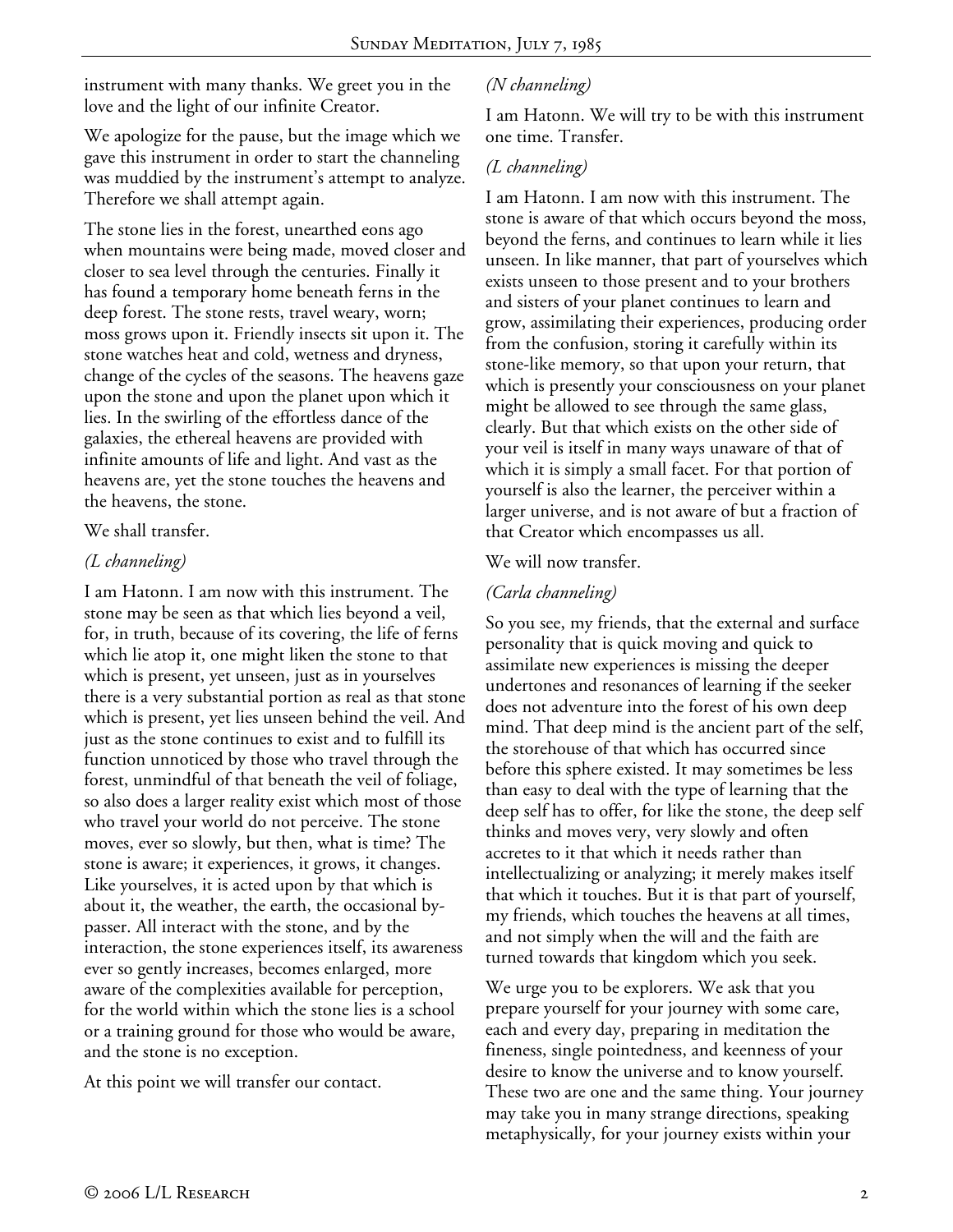mind and your consciousness. But this deep and almost completely unknown territory which lies within you is that which touches the kingdom.

You, consciously, live within an illusion. The deep mind stores knowledge that is not of this illusion, as well as many prior biases which you have collected from other portions of the illusion, and hopes, aspirations and ambitions which have not yet been made a part of the manifestation of your experience within this density. If there is that which nags at you and you do not know what it is, if there is an ambition that you do not know what it is, that information will lie within the slow and stone-like portions of your deep mind, geometrically regular, built slowly, moving slowly, thinking slowly.

The deep mind is steady and firm and stable and remembers. Ask and your ambition shall be told you—perhaps not once for the rest of your incarnation, perhaps you must ask once each day. But do not waste this resource, my friends—the heavens touch the stone and the stone the heavens. All the moss and the fern must deal with the cycles of nature, life and death, and all the illusion that goes with those concepts.

We would close at this time, my friends, leaving you only with our hope that you may hope to discover that kingdom within you and without you, for the kingdom is all about you as well as within you. And as you begin to feel this truth within yourself about yourself, you can then see more and more constant and unremitting manifestation of the kingdom of what this instrument would call heaven all about you. May the Creator whisper to you, inspire you and be with you. We leave you in the love and the light of that which you are and that which all are, the one infinite Creator. We are known to you as those of Hatonn. Adonai, my friends. Adonai vasu borragus.

### *(L1 channeling)*

I am Latwii, and I greet you, my brothers and sisters, in the love and the light of the infinite Creator, and am quite pleasured at the opportunity to be here and to perform our service of attempting to respond to your queries in some orderly, informative fashion, perhaps with a grain of truth, as well. To this end, are there any questions?

**Carla:** Since nobody's asked one, I'll ask one that L2 sent in. He entitles the question: "Some ad hoc

questions addressed toward the ether." I'll read you the whole thing; tell me which part you want to concentrate on and I'll read it again.

The question goes: "In one sense, all those realms of creation are as an illusion contrasted with the one reality. Yet, to the conditioned mind, it all appears so real, so myriad, a daunting maze, this maze which can neither add nor take anything away from the one reality. A) What really were its reasons for seeming to come into being, that is, made, aside from the obvious one, that it doesn't really exist, and B) How is it best to explicate this relation between that perspective wherein all creations don't really exist and those myriad perspectives wherein this assertion seems defeated by the "real-"ness of transiencies?"

#### **N:** That's a question?

**Carla:** You want me to move on to another one?

## *(L channeling)*

I am Latwii, and we will attempt to respond to these questions in an orderly fashion.

A) That creation which is described as, in part, transiency, unreal, *et cetera*, is actually quite real, my friend, for should one examine the chair within which one sits, one will find it to be quite substantial and capable of resisting the impact of one's appendage to the extent of producing that artifact known as pain. Within one's reality, the conditions are quite real, for those who are a portion of the Creator are made in both the image and likeness of that Creator, that is, possess the same creative abilities as the original Creator, no matter how befuddled those awarenesses and abilities have become through the confused environment. Therefore, my friend, we would suggest that you regard that about you as quite real, for as the saying goes, "Thou sayest it." What one creates one does so for the purpose of experiencing within his own individual reality.

B) The purpose of this environment is that of an area—arena, if you would prefer—within which the interactions may occur which allow the individual entity to accomplish sufficient awareness of dual polarity to develop a preference for one of the two poles therein. As your created reality in this density is one in which dual polarity, that is, positive and negative or service to others and service to self exist,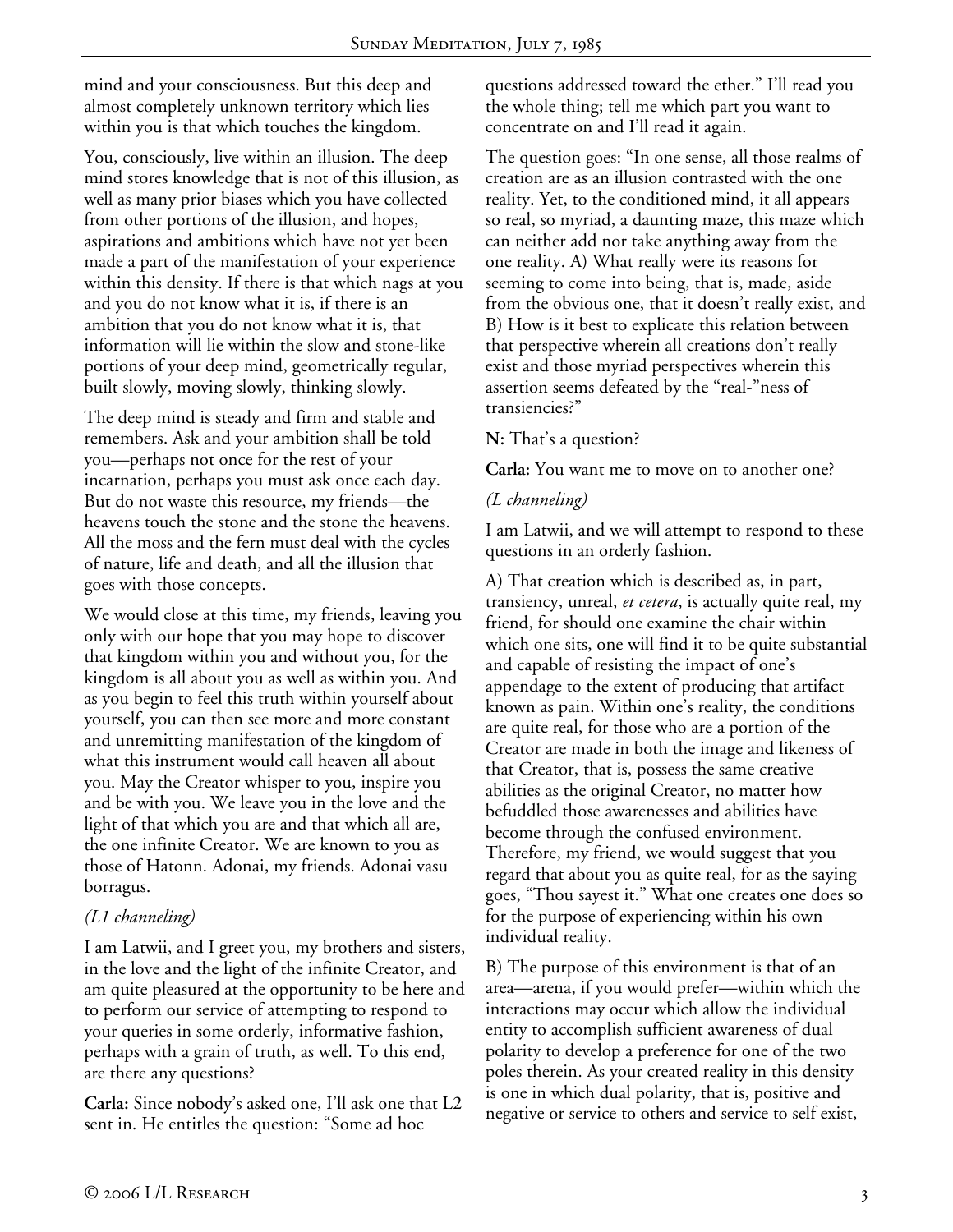the purpose of the illusion, as you might term it, is to provide sufficient incentive … We shall pause.

*(One of the tapes ends.)* 

## *(L channeling)*

We continue … is to provide sufficient incentive for the entity to choose one of the two polarities as a chosen path, and successfully adhere to that path.

### May we answer you further?

**Carla:** In my judgment, that was a remarkably …

## *(Side one of tape ends.)*

# *(L channeling)*

We thank you for reading the question slowly. Is there another question?

**Carla:** Since everyone seems to be pretty passive tonight, perhaps we'll make this L2 night. This one's even worse, Latwii, so you can deal with it by again asking me to repeat. Question number two: "Could you afford some connective commentary regarding how the perspectives of the following great explicators mesh into the same central truths? Swedenborg; Michael, in Yarbro's *Messages from Michael*; Seth; Franklin Merrell-Wolff; the Cayce trance testator; Orobindo; Meister Eckhart; anonymous authors; the Bhagavad-Gita; Gautama Buddha; Jesus of Nazareth; Mohammet; Krishna; Babaji; Socrates"—well, that's a starter.

I am Latwii. I am aware of your question. My brother, consider your own situation. You exist within a reality in which many claim to have a perception of that which is real, that which is factual, that which is existent, yet many seem to be in contradiction with one another in their description. Would it be true to say that each is wrong or each is right? We would offer then the following commentary for your examination.

Each of those which you have described, including, we might add, the anonymous writers, has been able to perceive with a varying degree of clarity that which exists beyond your realm of confusion, and in their perception have attempted to relay that image to their other selves in such a manner as to reproduce that perception. However, as you are aware, the reproduction of concept into words is quite difficult and often of poor result. We would therefore observe initially that the translation on each of the source's part has been severely hampered

by the inability to translate perception into words. As a further example, we would suggest that one consider the possibility of translating into words a robin's song so that the reader, upon reading the words, could successfully reproduce the musical notes.

The further difficulty arrives at the determination of subsequent readers or translators to correct that which they do not understand or alter that with which they do not agree. This has happened quite frequently in the history of your people, both through accident and intention, for much of your historic religious and philosophical texts have been reproduced a number of times in writing after being handed down on the basis of word of mouth for numbers of years, resulting in quite radical deviations from the original source.

Finally, we would observe that those who perceived the original awareness of that which exists beyond the realm of confusion have themselves often been the recipients of much communication, some of which was distorted intentionally by those who would seek to sincerely follow a path of service to self, therefore, quite literally negating much of that which may have been intended.

May we answer you further?

**Carla:** I think so. I think the question is, "What connective commentary could you give regarding the central truths if any, which all of these people are trying to explicate?"

My sister, the central truths are of themselves the connective tissue which unite the perceptions of each listed, for it was their perception of that reality, that awareness of both the Creator and the orderly universe which was created, that sparked the imagination of those listed and inspired each to attempt to communicate their awareness to their other selves.

## May we answer you further?

**Carla:** No. I feel that there is some reason that you are angling your answer the way you are, and having met L2, we'll just say, that's fine. And thank you.

We thank you, my sister.

**A:** How is the instrument doing?

The instrument is tiring but capable of answering to a further extent if there are more questions.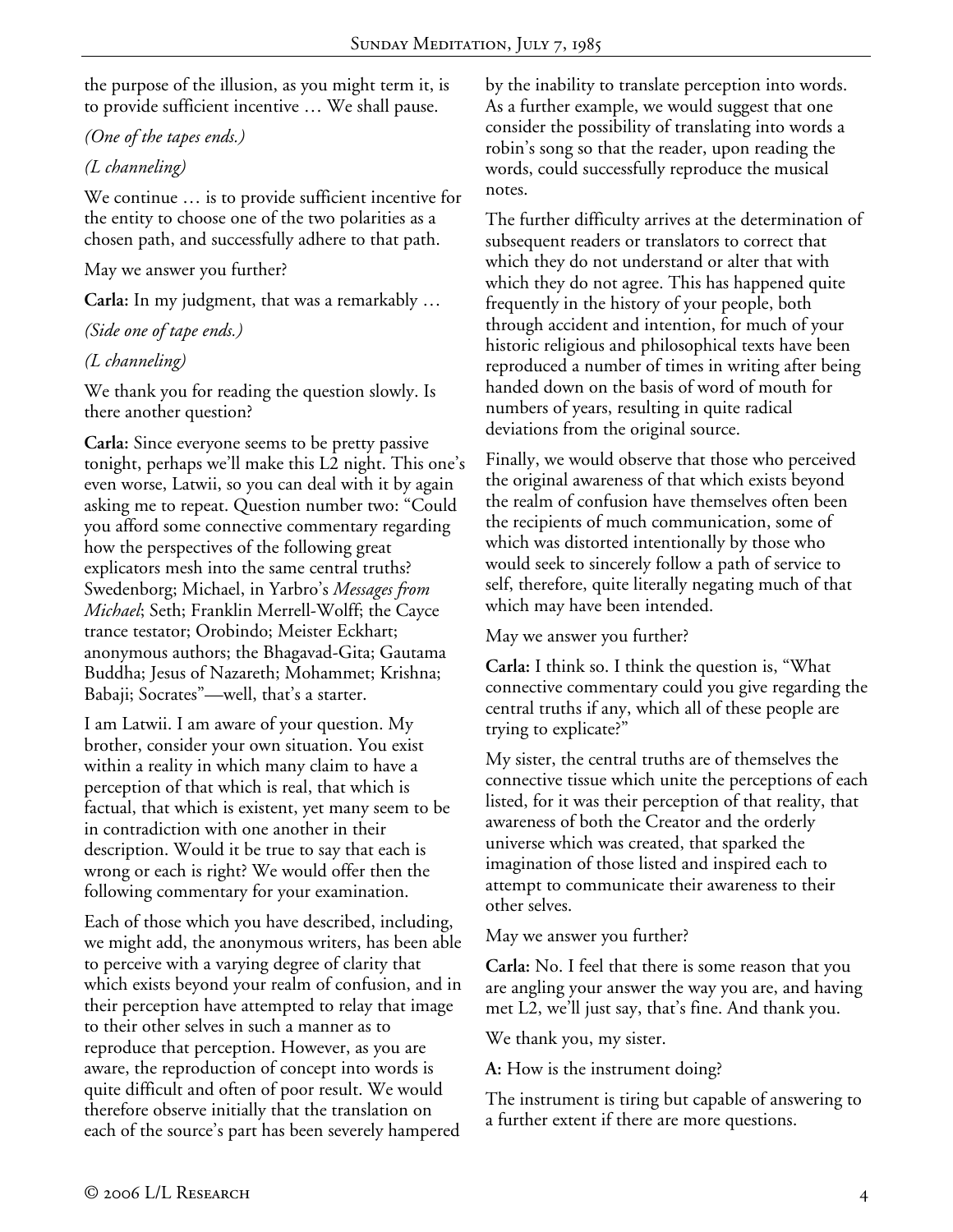**N:** I have a query. The Sufis used in former times a nine foot high pole of lapis lazuli which was two feet in diameter. The ritual, I think, has been discontinued for initiates. Why did they use this nine foot object which was two feet in diameter for initiation and why did they stop using it?

I am Latwii. My brother, the object of which you speak was actually not composed in its entirety of the substance which you describe but rather was an object of those dimensions decorated with that same substance. The purpose of this device was to act as a focal point during ceremonies much as the apex of a pyramid would have the effect of a focal point for down-funneling energies. Consider if you will the effect of a conical arrangement of individuals with a single individual at the apex of the cone atop the device which you have described. It was an effort to produce in a simplistic form a pyramidal-type device for the purpose of initiation which was not particularly successful due to the lack of understanding of those performing this attempt.

May we answer you further?

**N:** If the instrument is not too tired, is this cone of energy an attempt to communicate with what the Sufis consider their home planet?

I am Latwii. My brother, this may be in some way correct, as those individuals whom you describe believe themselves to have come from a single source other than the planet and were attempting to reunite themselves with that source. They, as you may have guessed, were attempting to reunite themselves with the Creator rather than return to or communicate with a physical object such as another planetary object.

May we answer you further?

**N:** If the instrument is still not too tired, is this form of being united what they called the *barraca* or the spiritual force?

I am Latwii. Would you please repeat the question?

**N:** Is this form of becoming united used by the Sufis what they consider the *barraca* or the spiritual force?

I am Latwii. The spiritual force which you describe was viewed as a connective energy which would allow the individual in conjunction with his other selves to unite with one another and the Creator.

May we answer you further?

**N:** Thank you very much.

We thank you. Is there another question?

**Carla:** Yeah, just a … The Sufis also have the old rope trick, and it strikes me, the similarity of the two strikes me, and it's almost … I'm wondering if that lapis lazuli and what not is not just a further embellishment on the basic lesson of that which does not seem to be and yet is, which is an illusionpiercing thing which the Sufis do practice by supposedly climbing a rope which actually isn't there, which they actually don't climb. However they are able to make it seem so. Can you find a question in there?

I am Latwii. My sister, we view your brief commentary as seeking the correctness of the statement or an observation of the incorrectness of the statement, and in answering we would reply that we are in agreement with that somewhat wordy statement.

May we answer you further?

**Carla:** A succinct, "No." Thank you.

**N:** May I ask, if the instrument's not too tired, what did they replace the initiation with when they discontinued the lapis lazuli because the others couldn't understand it?

My brother, the device which you describe was not widely used and eventually fell into a state of disuse and disrepair, having been overturned and shattered by itinerant tribesmen intent upon a path of service to self. The device, however, was rarely in use by this time, as the individuals which you describe had arrived at the realization that the device itself was not essential to their strivings.

May we answer you further?

**N:** Was it replaced with another device or how was the initiation ceremony changed because of disuse?

My brother, the device was not replaced because it was found to be an unnecessary artifact for the seeker, and was therefore abandoned. The desire to seek the Creator through unity with one's other selves was found to be equally accomplishable through that which you call meditation, though their meditation was in a more active form. The device which you describe was the result of information which may be traced back to that point in time when the pyramids which surrounded your